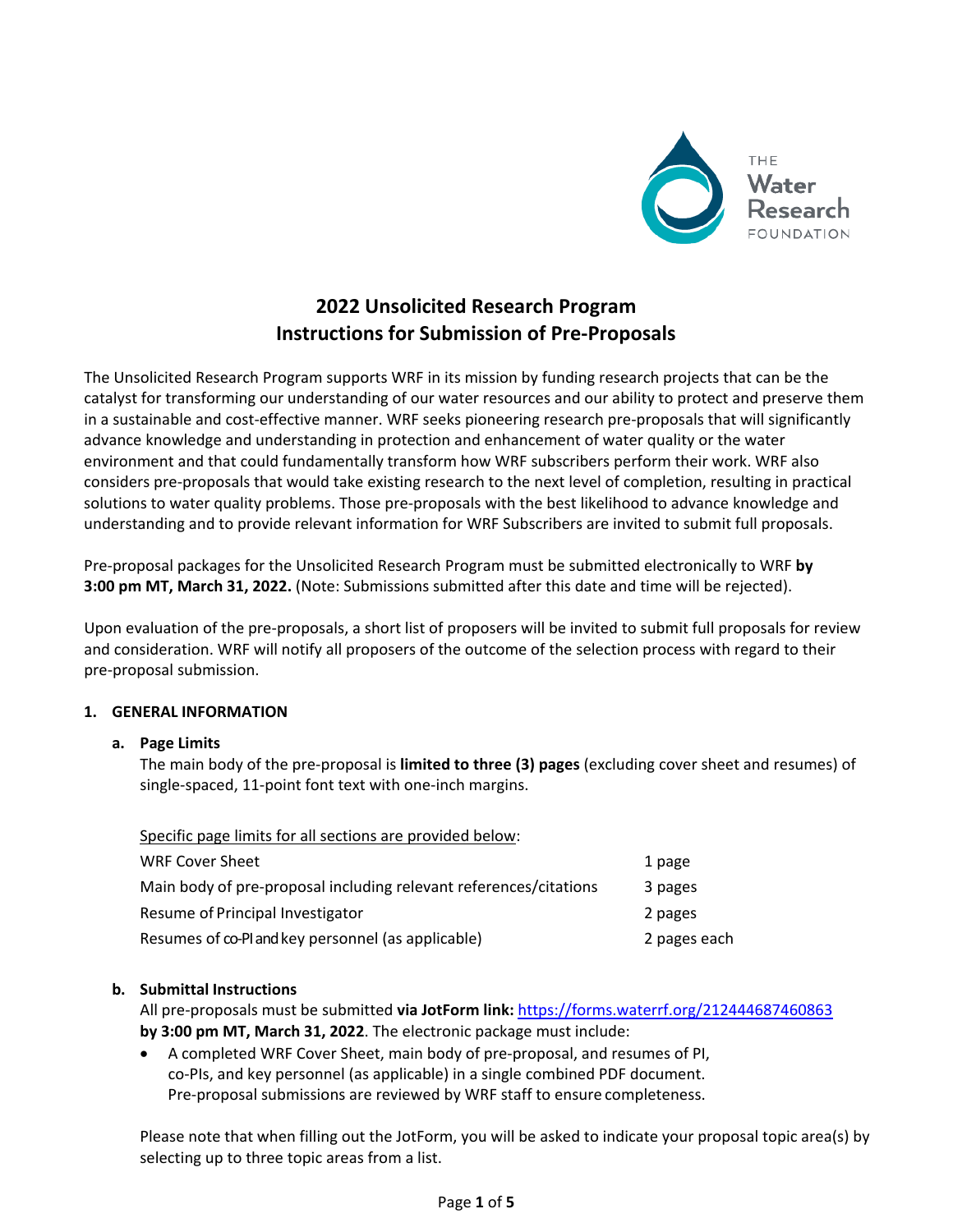### **2. GUIDELINES FOR PRE-PROPOSAL PREPARATION**

#### **a. WRF COVER SHEET**

The completed Cover Sheet must include the following elements:

• **Proposer Information**: Include the name, title, organization, address, phone number, and email of the Principal Investigator (PI). This is the information that WRF will use to contact you regarding the status and evaluation of your pre-proposal.

# • **Project Information**

**Title** – A concise title should be used to describe the project. It is recommended that no more than 65 characters and spaces be used.

**Project Period:** The anticipated duration of the project in years and/or months.

**Foundation Funds Requested**– The total cost to WRF (i.e., requested WRF funding necessary for project completion). Standard funding requests range from \$25,000 to \$175,000 in WRF funds for the entire project period.

**Cost Share/3rd Party Contributions Amount** – The applicant must contribute additional resources equivalent to at least 33 percent of the project award. For example, if an applicant requests \$100,000 from WRF, an additional \$33,000 or more must be contributed by the applicant. Acceptable forms of applicant contribution include cost share, applicant in-kind, or third-party in-kind that comply with 2 CFR Part 200.306 cost sharing or matching. Proposals that do not meet the minimum 33 percent of the project award will not be accepted. (The list of cost share and/or in-kind support and the entities that have committed funds is not included in the three-page limit).

**Total Project Budget** – The Total Budget is the sum of the Foundation funds requested and cost share/3<sup>rd</sup> party contributions amount.

• **Type of Organization:** The type of organization applying for funding (for the PIonly).

#### **b. MAIN BODY**

The main body of the pre-proposal cannot exceed three (3) pages. Tables, graphs, and references essential to the presentation should be included in the three-page limit. The pre-proposal must include the following sections and information:

#### • **Project Rationale, Originality and Technical Significance**

- $\circ$  Statement of Importance: Concisely state why the proposed research is of importance and relevant to the mission of WRF.
- o State-of-Knowledge Supporting the Project: Summarize the current state-of-knowledge regarding the scientific and technological advances in the proposed area. Make a case for the originality and innovation of the proposed research.
- o Science/Technology Outcome Potential: Describe how the proposed research is cuttingedge/breakthrough work and/or could lead to fundamentally transformative results.

# • **Project Objectives/Design**

Describe the specific objectives that will be addressed by the proposed research. Briefly outline the project approach, experimental design, and procedures to be used to achieve stated objectives.

#### • **Project Deliverables**

Identify the expected project deliverables, including the final product(s) that will be developed. Describe potential opportunities to communicate the results.

• References cited to support the pre-proposal must be provided within the three-page limit.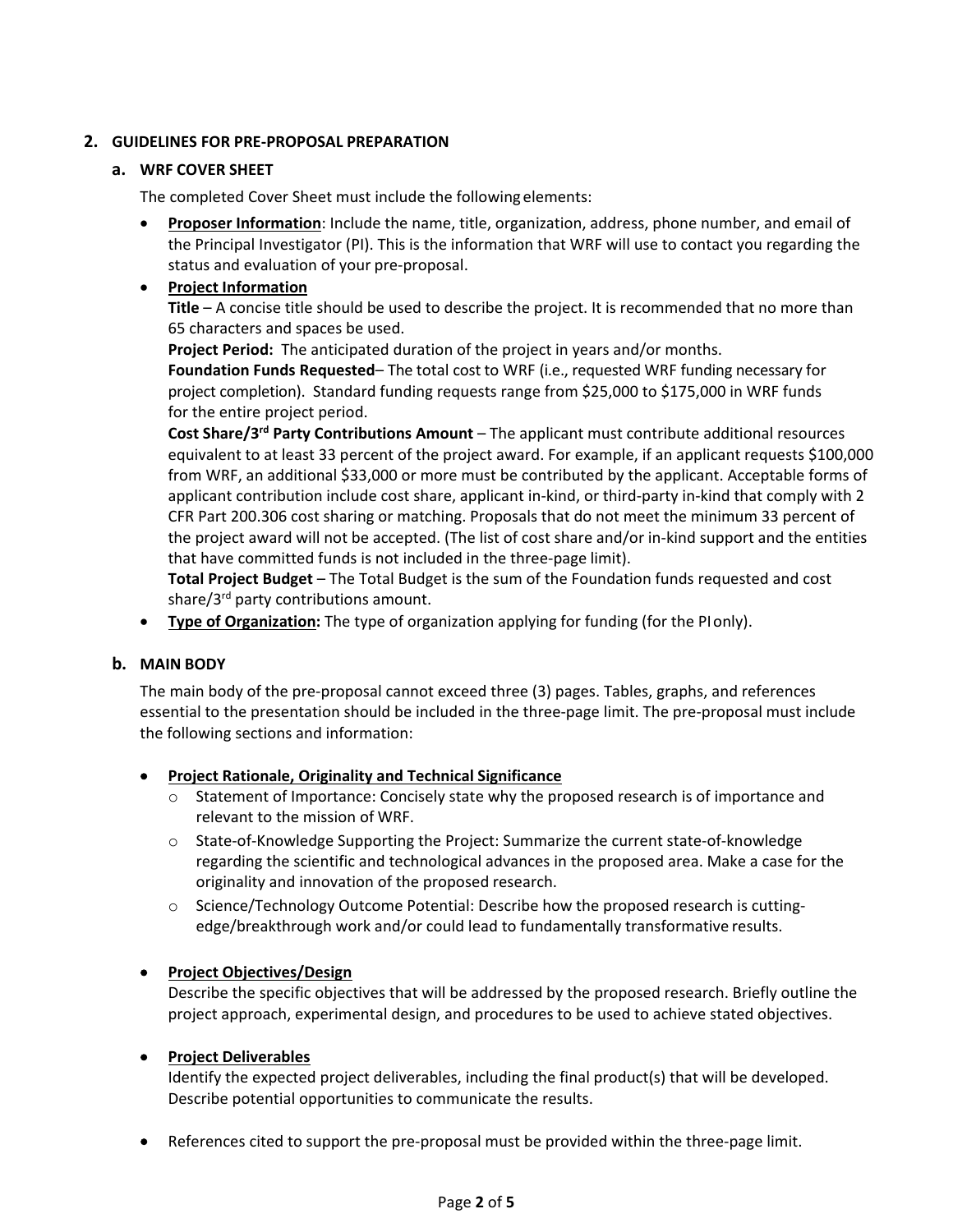#### • **Qualification Statement**

- $\circ$  Provide names and background of the key individuals involved in the project. Include relevant research and other professional experience and demonstrated abilities.
- $\circ$  A two-page (maximum) resume may also be included for the PI, co-PIs, and any other key members of the proposed project team.

### • **Timeline**

Indicate the proposed duration of the project.

#### • **Proposed Budget**

- o Funds Requested: Indicate the total amount of funds requested from WRF and describe how they will be used for the proposed work.
- $\circ$  Other Support: The applicant must contribute additional resources equivalent to at least 33 percent of the project award. For example, if an applicant requests \$100,000 from WRF, an additional \$33,000 or more must be contributed by the applicant. Acceptable forms of applicant contribution include cost share, applicant in-kind, or third-party in-kind that comply with 2 CFR Part 200.306 cost sharing or matching. Provide a list of cost share and/or in-kind support and the entities that have committed funds (or services) for this research (not included in page limit).

Note: If the pre-proposal is invited to develop a full proposal, the research team will need to substantiate their indirect costs by providing the highest level available from the following descending four levels of agreements and statements in accordance with Federal cost principles:

- U.S. Federal government agency **approved** Indirect Cost Negotiation Agreement/Determination OR Audited Statement of Direct Labor, Fringe Benefits and General Overhead (for-profit entities are required to comply with 48 CFR 31.2)
- Reviewed Statement of Direct Labor, Fringe Benefits and General Overhead in accordance with Statements on Standards for Accounting and Review Services (SSARS) issued by the AICPA (American Institute of Certified Public Accountants) (for-profit entities are required to comply with 48 CFR 31.2)
- Compiled Statement of Direct Labor, Fringe Benefits and General Overhead in accordance with SSARS issued by the AICPA (for-profit entities are required to comply with 48 CFR31.2)
- **ELECT 2016** Election to charge a de minimis rate of 10% of modified total direct costs in accordance with 2 CFR 200.414

#### **c. RESUMES**

Provide resumes of the Principal Investigator (PI), co-PIs, and key personnel (if any). Each resume cannot exceed two (2) pages. Resumes are not counted as part of the three-page limit of the main body of the pre-proposal.

#### **3. PRE-PROPOSAL EVALUTION CRITERIA**

The pre-proposal evaluation criteria are as follows:

• **Technical and Scientific Merit** How likely would the research results advance knowledge?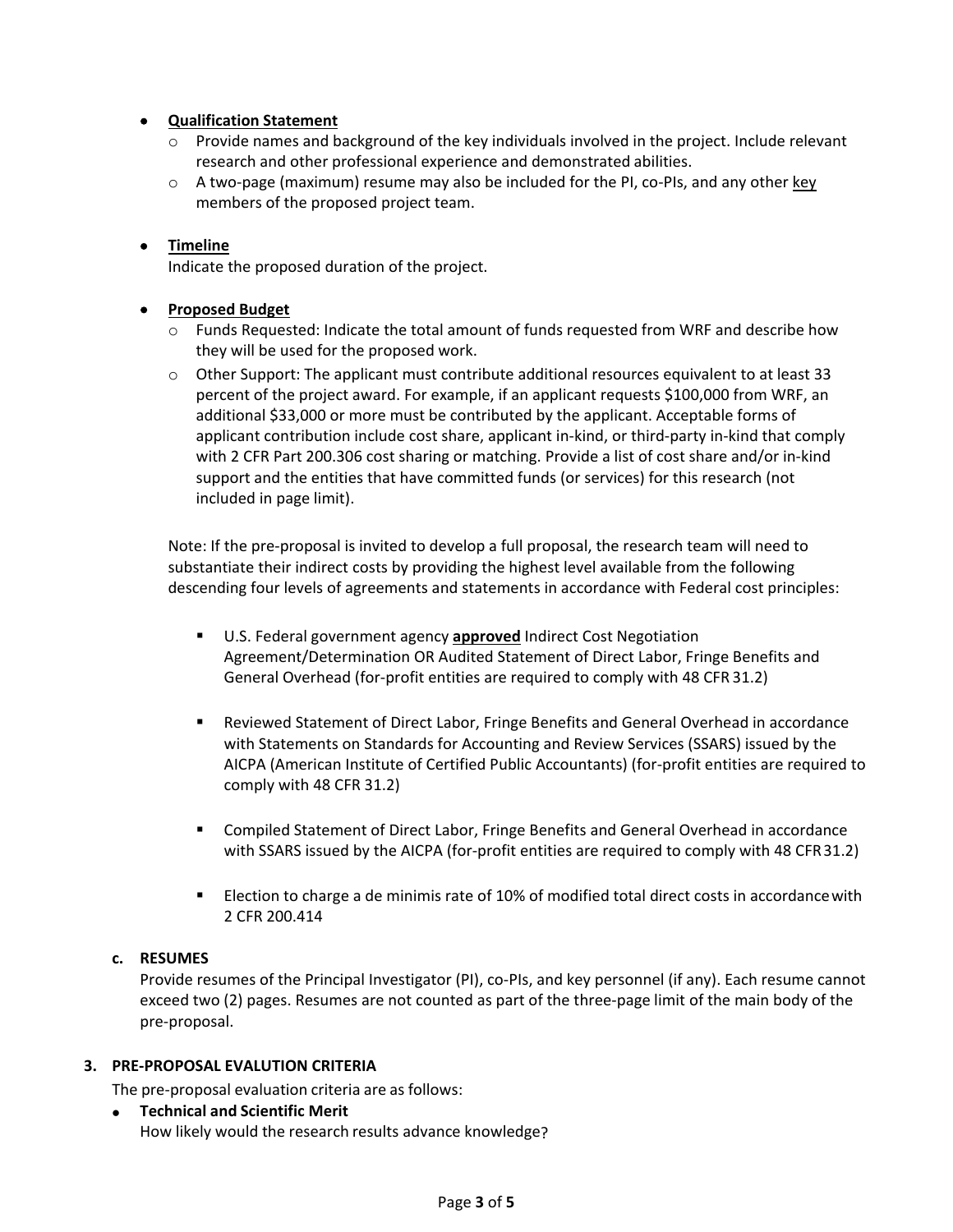• **Project Originality**

Is there a case made for originality and/or innovation?

• **Technical Approach**

Will the research approach ensure the study goals will be met?

#### • **Significance and Value of Research**

Is the research concept compelling, transformative, and timely? Does the proposal provide good value for the amount of funding requested?

#### • **Project Schedule and Qualifications of Key Personnel/Organizational Capacity**

Is the schedule realistic for the work described? Do the key personnel have the necessary experience and expertise? Does the lead organization have adequate resources, capacity, and capability?

#### **4. PROPOSER ORGANIZATION RESPONSIBILITIES**

If a contract is awarded as a result of this pre-proposal and the subsequent full proposal, the proposer's organization becomes a WRF contractor and assumes legal and financial accountability for the awarded funds and for performance of the supported activities. The proposer's organization is responsible for verifying the accuracy, validity, and conformity of information in the proposal.

#### **5. WRF POLICIES AND CONTRACTUAL CONDITIONS**

The proposer should review and agree to WRF policies and conditions. The project will be funded and conducted as a contract, not as a grant. An example of WRF's standard [Project Funding Agreement](https://www.waterrf.org/sites/default/files/file/2021-12/WRF%20standard%20PFA%20template%20%2811-5-21%29.pdf) is available online. Highlighted policies include the following:

#### • **Deliverables**

Interim and final deliverables are required. Frequency of reporting will depend on agreed-to milestones of the research being conducted or the demonstration being performed. WRF will establish a technical Project Advisory Committee to review, and provide comments on, all deliverables. Final deliverables must be provided following WRF's established guidelines. Proposals that include the production of web- or software-based tools, such as websites, Excel spreadsheets, Access databases, etc., must follow the criteria outlined for web tools presented in the Web Tool Criteria and Feasibility Study for The Water Research Foundation Project Deliverables at: [https://www.waterrf.org/sites/default/files/file/2021-](https://www.waterrf.org/sites/default/files/file/2021-07/WebToolCriteria.pdf) [07/WebToolCriteria.pdf.](https://www.waterrf.org/sites/default/files/file/2021-07/WebToolCriteria.pdf)

#### • **Copyright**

WRF requires assignment of copyright for the draft and final deliverables generated in connection with the research.

#### **6. ADDITIONAL INFORMATION**

- Please visit our website for answers to Frequently Asked Questions (FAQs) for pre-proposals under the 2022 [Unsolicited Research](https://www.waterrf.org/unsolicited-research-program-0) Program.
- Questions relating to proposal submissions should be directed to Lola Olabode at lolabode@waterrf.org. Questions related to JotForm should be directed to Caroline Bruck a[t cbruck@waterrf.org.](mailto:cbruck@waterrf.org)